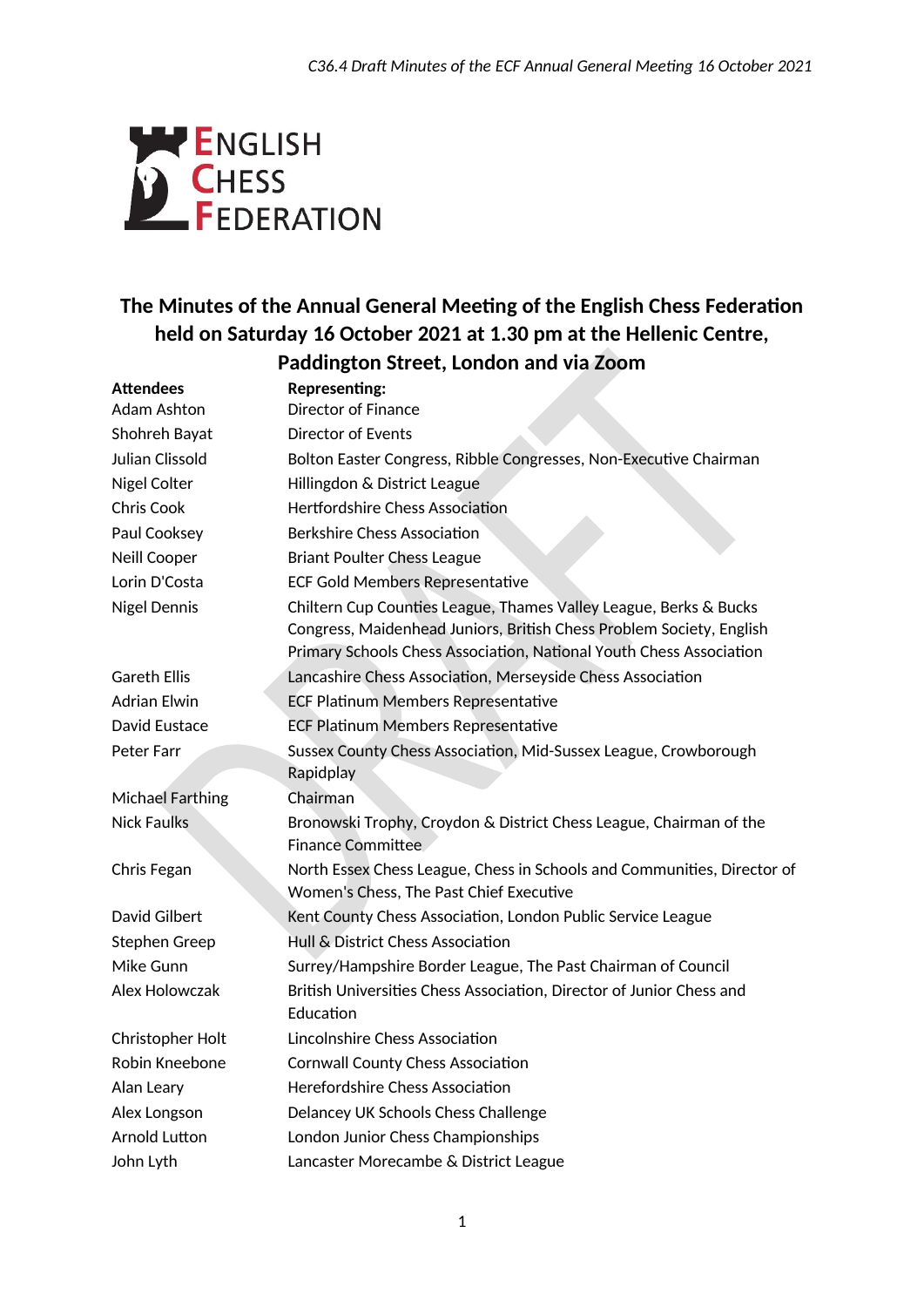| <b>Steve Mann</b>      | Yorkshire Chess Association, Leeds Chess Association, Doncaster Chess<br>Congress                                                                                                                                                                                                                                                                                                                                                                         |  |
|------------------------|-----------------------------------------------------------------------------------------------------------------------------------------------------------------------------------------------------------------------------------------------------------------------------------------------------------------------------------------------------------------------------------------------------------------------------------------------------------|--|
| Alex McFarlane         | Northumberland Chess Association, Caplin Hastings International Congress,<br><b>Scarborough Chess Congress</b>                                                                                                                                                                                                                                                                                                                                            |  |
| Aga Milewska           | Richmond Junior Chess Club, ECF Bronze Members Representative                                                                                                                                                                                                                                                                                                                                                                                             |  |
| Paul Mottram           | Leicestershire & Rutland Chess Association                                                                                                                                                                                                                                                                                                                                                                                                                |  |
| Mark Murrell           | Southern Counties Chess Union, Essex Chess Association                                                                                                                                                                                                                                                                                                                                                                                                    |  |
| Malcolm Peacock        | Blackpool & Fylde League, Preston Chess Congress                                                                                                                                                                                                                                                                                                                                                                                                          |  |
| Malcolm Pein           | Director of International Chess                                                                                                                                                                                                                                                                                                                                                                                                                           |  |
| Natasha Regan          | Non-Executive Director                                                                                                                                                                                                                                                                                                                                                                                                                                    |  |
| <b>Stewart Reuben</b>  | ECF Life Members Representative                                                                                                                                                                                                                                                                                                                                                                                                                           |  |
| John Reyes             | Manchester Chess Federation, Midland Counties Chess Union, Cheshire &<br>North Wales Chess Association, Dorset County Chess Association,<br>Bournemouth & District League, South East Lancashire League, Stockport &<br>District Chess League, Stockport Rapidplay League, Torbay Chess League,<br>Warrington & District League, Stockport Rapidplay Chess Congress, ECF<br><b>Silver Members Representative</b>                                          |  |
| Mark Rivlin            | London Chess League                                                                                                                                                                                                                                                                                                                                                                                                                                       |  |
| Paul Sharratt          | Staffordshire Chess Association, Worcestershire Chess Association,<br>Cannock & District Chess League, Dudley & District League, North<br>Staffordshire & District Chess Association, Wolverhampton & District Chess<br>League, Worcester & District Chess League                                                                                                                                                                                         |  |
| Paul Shepherd          | Surrey County Chess Association, Surrey Congress Ltd                                                                                                                                                                                                                                                                                                                                                                                                      |  |
| Michael Siddle         | Darlington & District Chess League                                                                                                                                                                                                                                                                                                                                                                                                                        |  |
| Chris Skulte           | <b>ECF Bronze Members Representative</b>                                                                                                                                                                                                                                                                                                                                                                                                                  |  |
| Philip Staniland       | North Circular League                                                                                                                                                                                                                                                                                                                                                                                                                                     |  |
| Robert Stern           | Central London League, Pimlico Summer Tournament, Chairman of the                                                                                                                                                                                                                                                                                                                                                                                         |  |
|                        | <b>Governance Committee</b>                                                                                                                                                                                                                                                                                                                                                                                                                               |  |
| <b>Nigel Towers</b>    | Somerset Chess Association, Warwickshire Chess Association, Director of<br><b>Home Chess</b>                                                                                                                                                                                                                                                                                                                                                              |  |
| Mike Truran            | Oxfordshire Chess Association, 4 Nations Chess League, Kidlington Chess                                                                                                                                                                                                                                                                                                                                                                                   |  |
|                        | Congress, Witney Congress, Witney Rapidplay, Chief Executive                                                                                                                                                                                                                                                                                                                                                                                              |  |
| <b>Brian Valentine</b> | Bedfordshire County Chess Association                                                                                                                                                                                                                                                                                                                                                                                                                     |  |
| <b>Tim Walker</b>      | Nottinghamshire Chess Association                                                                                                                                                                                                                                                                                                                                                                                                                         |  |
| <b>Tim Wall</b>        | Northern Counties Chess Union, Cleveland Chess Association, Cumbria<br>Chess Association, Durham County Chess Association, Bradford and District<br>Chess League, Bury and Rochdale League, Central Lancashire Chess League,<br>North East League, South Tyne Chess League, Blackpool Congress,<br>Heywood Chess Congress, Northumbria Chess Masters, Northumbria Junior<br>Chess Association, South Lakes Congress, ECF Silver Members<br>Representative |  |
| Gerry Walsh            | ECF Life Members Representative                                                                                                                                                                                                                                                                                                                                                                                                                           |  |
| John Wickham           | East Anglian Chess Union, Cambridgeshire Chess Association, Norfolk<br>County Chess Association, Bury St Edmunds Congress                                                                                                                                                                                                                                                                                                                                 |  |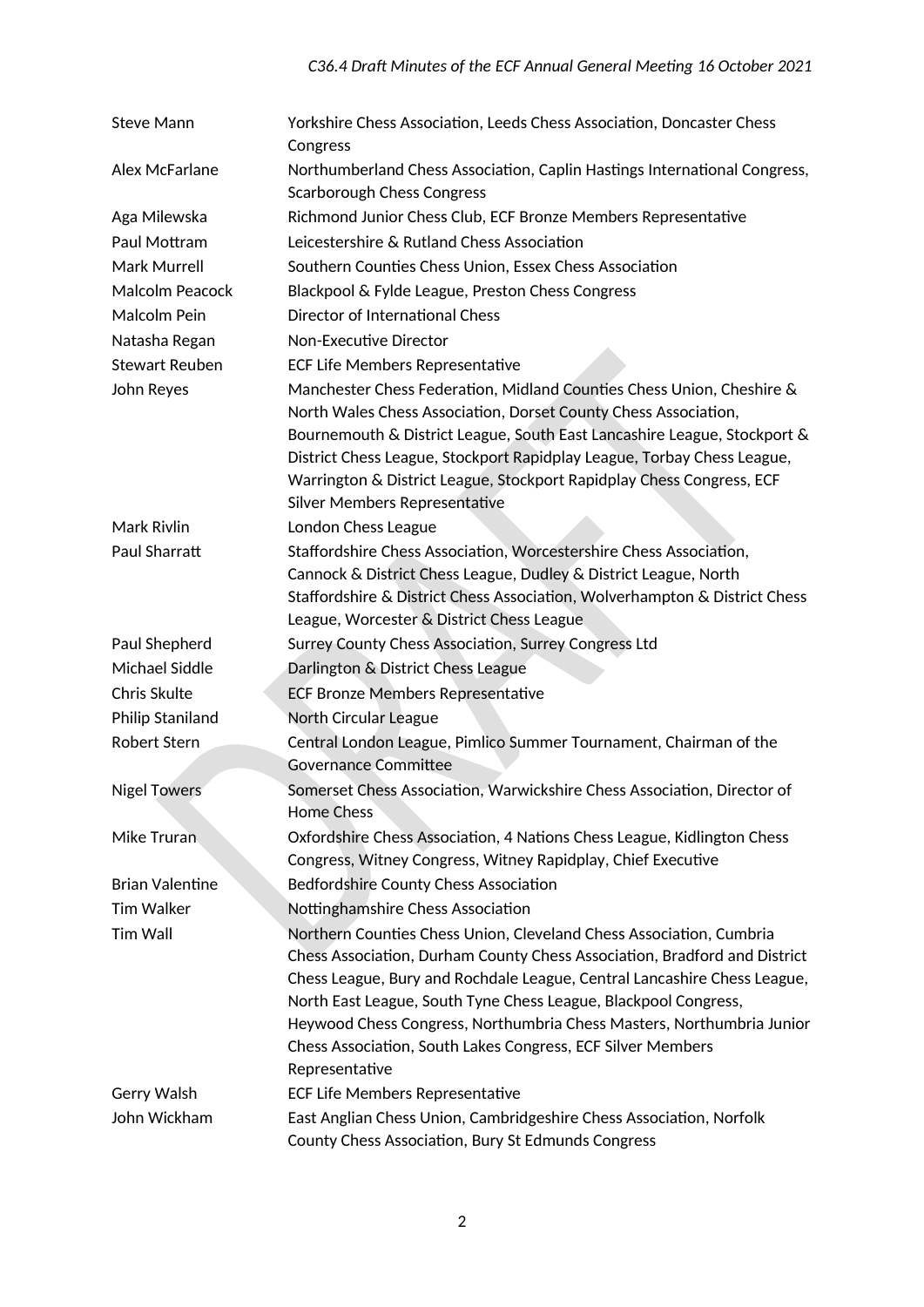| Rob Willmoth | Middlesex County Chess Association, Wiltshire County Chess Association,   |
|--------------|---------------------------------------------------------------------------|
|              | City Chess Association, Barnet Knights, Chess Coaching Services, Coulsdon |
|              | Chess Fellowship, Golders Green Congress, Hampstead Congress, King's      |
|              | Place Chess Festival, Director of Membership, ECF Gold Members            |
|              | Representative                                                            |
|              |                                                                           |

Stephen Woodhouse Non-Executive Director, Trustee (for Ray Edwards)

## **1. Appointment of Chairman**

The Chairman was present for the start of the meeting.

## **2. Observation of a Minutes Silence**

For colleagues who have died since the past meeting.

## **3. Notices**

#### *Apologies for Absence:*

Kevin Dalley of Derbyshire Chess Association

#### *In Attendance with the Permission of the Chairman:*

| Andrew Walker   | ECF office                                                   |
|-----------------|--------------------------------------------------------------|
| Danny Rosenbaum | Secretary to the Board                                       |
| John Swain      | Observer, Considering taking a representative role in future |
| Satish Gaekwad  | Observer, Preparing to take over an ECF Representative Role  |

The refusal of the Chairman to allow an established member of the chess community to attend as a press representative was queried. The chairman replied that the custom of the Council was that members of the press were not invited and that though he had no objection to this in principle, it would not be right to change this without the explicit approval of Council. The chairman offered to revisit the question in Any Other Business to consider whether formal changes should be considered.

#### *Appointment of Tellers:*

The Chairman brought forward the names of David Gilbert and Natasha Regan to be tellers and this was accepted by the meeting with no objections.

## **4. Minutes of the Last Meeting**

The minutes of the last meeting were approved *nem con* subject to a request from Tim Wall that his name be given in the minutes where he had made a contribution.

## **5. Matters Arising from the Minutes and not Otherwise on the Agenda**

Chris Fegan raised the fact that in Any Other Business he had called for the Board to reconsider Regulation 2 and for it to be reported back to this Council Meeting. Julian Clissold stated that this was covered in the Non-Executives Report.

## **6. Receiving and Approving of Reports**

*(a) The Board of Directors' Report:*

The report was noted and approved

#### *(b) Report from the Non Executive Directors:*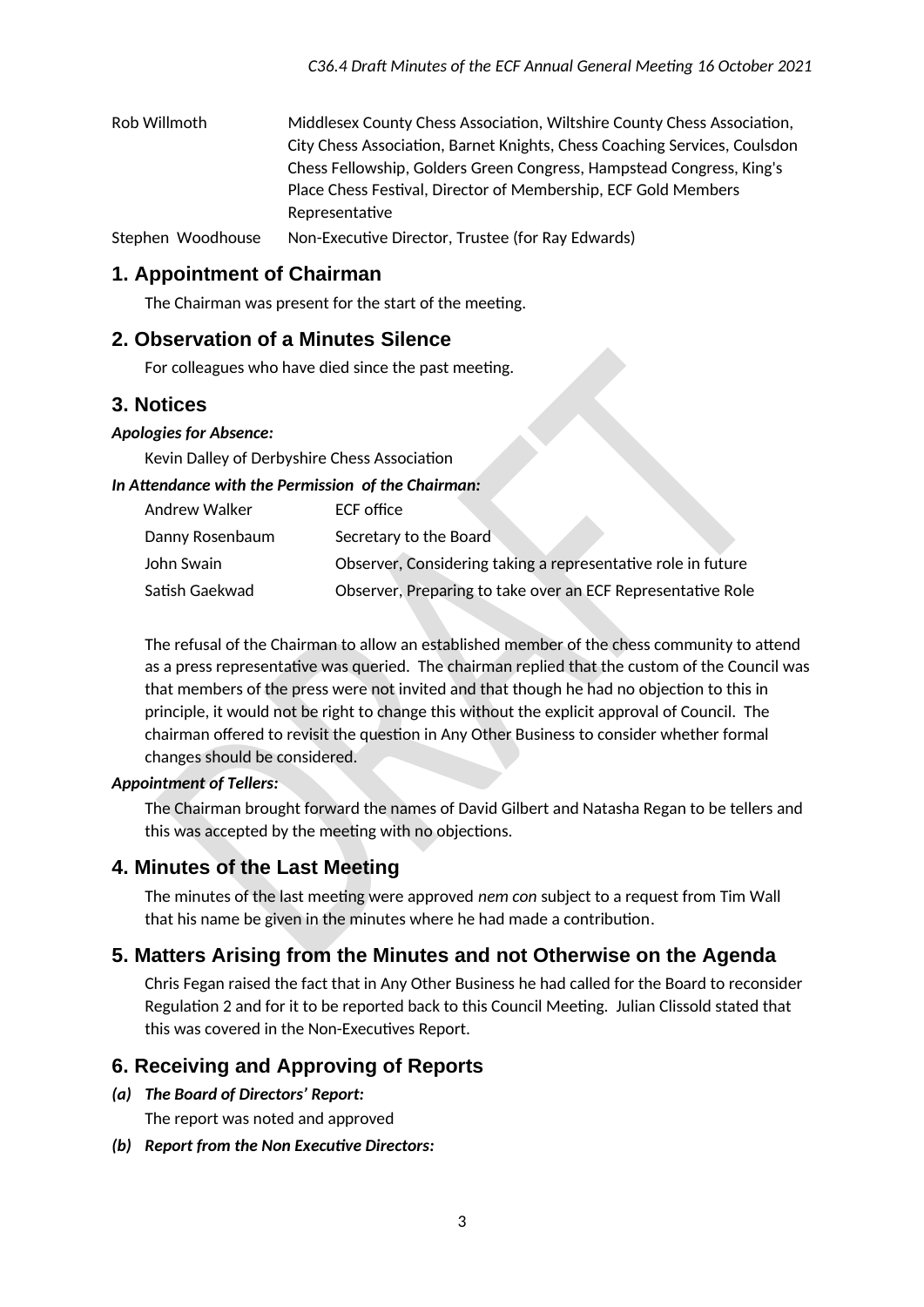Chris Fegan voiced criticism of the report, in particular its account of actions taken by the nonexecutives with regard to himself. There was particular criticism of the behaviour of the Nonexecutive Chairman of the Board with the charge that he had been seeking to remove Chris from the Board for two years. The Chairman of the Board, Julian Clissold, contested the charges and said he was prepared to publish details of the correspondence between them if Chris were agreeable.

A card vote was called for, which the Chairman directed would be held later in the meeting with other voting. When the card vote was taken the report was passed with a provisional result announced in the meeting as 260 in favour and 120 against, but because of some difficulties in the face-to-face meeting in submitting online votes a backup paper vote was available and this led to some (precautionary) duplicate voting. Revised final figures were published after the meeting with the result of 254 in favour and 82 against.

#### *(c) Strategy Statement and Business Plan:*

The plan was presented by Mike Truran, Chief Executive, and was approved on a hand vote with one vote against.

#### *(d) Governance Report:*

The report was presented by Robert Stern, Chair of Governance.

Chris Fegan, speaking on the report, invited the Chairman to leave the Chair for the item on the basis that as a member of the Governance Committee the Chairman had a conflict of interest. The Chairman said that he saw no conflict and the matter rested there.

Chris then made claims that the Governance Committee had acted improperly by putting him 'on trial'. Robert Stern asserted that the reality was very different and was happy that the correspondence of those involved could be published. In any case the committee was not responsible for discipline and had actually referred its concerns to the non-executive directors.

A card vote was called for and, as previously, was delayed until later in the meeting. The result was announced (provisionally) in the meeting as 254 in favour and 55 against and a definitive result of 251 in favour to 55 against was published after the meeting.

#### *(e) Finance Committee:*

Nick Faulks, Chairman of the Finance Committee, presented the report which was approved on a hand vote.

## **7 To receive and approve the Audited Accounts for the year 2019-2020.**

The accounts were accepted by the meeting.

Adam Ashton commented that at present the ECF was doing better than expected. In response to a question from Malcolm Pein he said that currently we had a bank balance of about £30,000 in the bank but that this figure should not be treated as accurate as there was still significant expenditure expected.

## **8 Elections**

*At this point the deferred card votes were taken in conjunction with the election voting. Considerable difficulties were experienced in the face-to-face meeting to obtain connectivity for online voting and a backup paper method was used by many voters, some having already attempted to vote online but been cut off before receiving confirmation. It became apparent that considerable checks would be needed to coordinate the paper and online votes and to exclude (unavoidable) duplicate voting and it was announced that only some provisional results would be available.*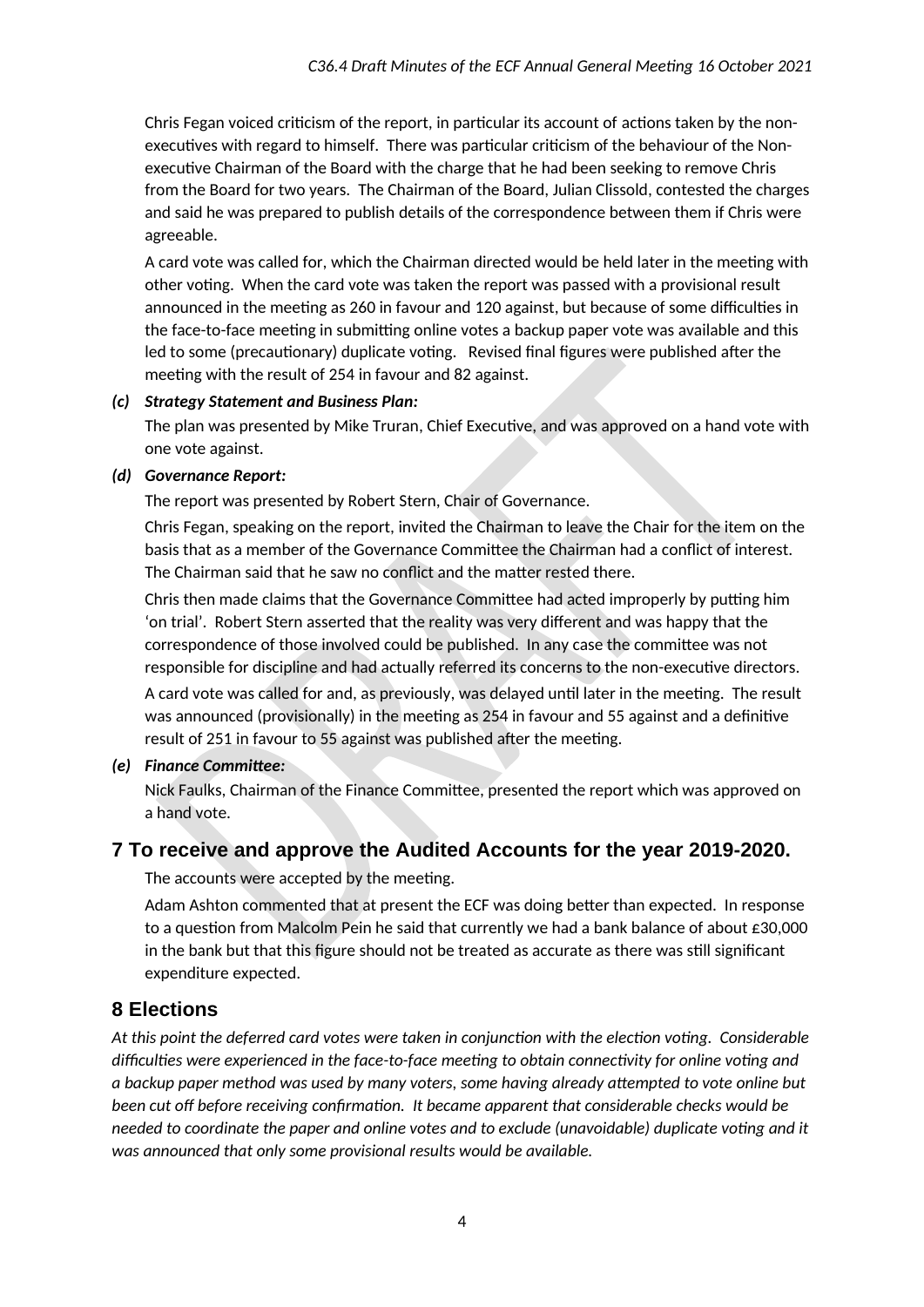*Also at this point members were invited to vote to extend the meeting to 6.30pm and this was passed on a show of hands.*

#### *Results of Elections confirmed after the Meeting:*

| Office                               | Candidate            | For | Not this candidate |
|--------------------------------------|----------------------|-----|--------------------|
| President                            | Dominic Lawson       | 338 | $\overline{2}$     |
| <b>Chief Executive</b>               | Mike Truran          | 243 | 98                 |
| Director of Junior<br><b>Chess</b>   | Alex Holowczak       | 283 | 61                 |
| Director of<br>Women's Chess         | Aga Milewska         | 323 | 16                 |
| Director of Events                   | <b>Shohreh Bayat</b> | 343 | 0                  |
| Chairman of Council Michael Farthing |                      | 312 | 32                 |
| <b>FIDE</b> Delegate                 | Malcolm Pein         | 337 | 6                  |

Uncontested Elections:

Contested Election for Chair of the Governance Committee

| Candidate         | <b>Votes</b> |
|-------------------|--------------|
| Chris Fegan       | 119          |
| Robert Stern      | 225          |
| None of the Above |              |

## **9. Appointment of Auditor**

The reappointment of Watson Associates was approved on a show of hands.

## **10-11. Resolutions from the Director of International Chess and the Director of Membership**

These resolution were withdrawn by the proposers

## **12. Ordinary Resolution from the Directors of International Chess and Membership on Government Recognition of Chess.**

Council notes the recent statement from Oliver Dowden MP regarding chess and instructs  $|$ the Board to attempt to engage with government to secure recognition of the game as well as funding, with a view of developing the game in England.

Malcolm Pein spoke to the motion which was passed overwhelmingly on a show of hands.

At this point Malcolm requested that Council record their thanks and appreciation to Dominic Lawson and this too was passed overwhelmingly.